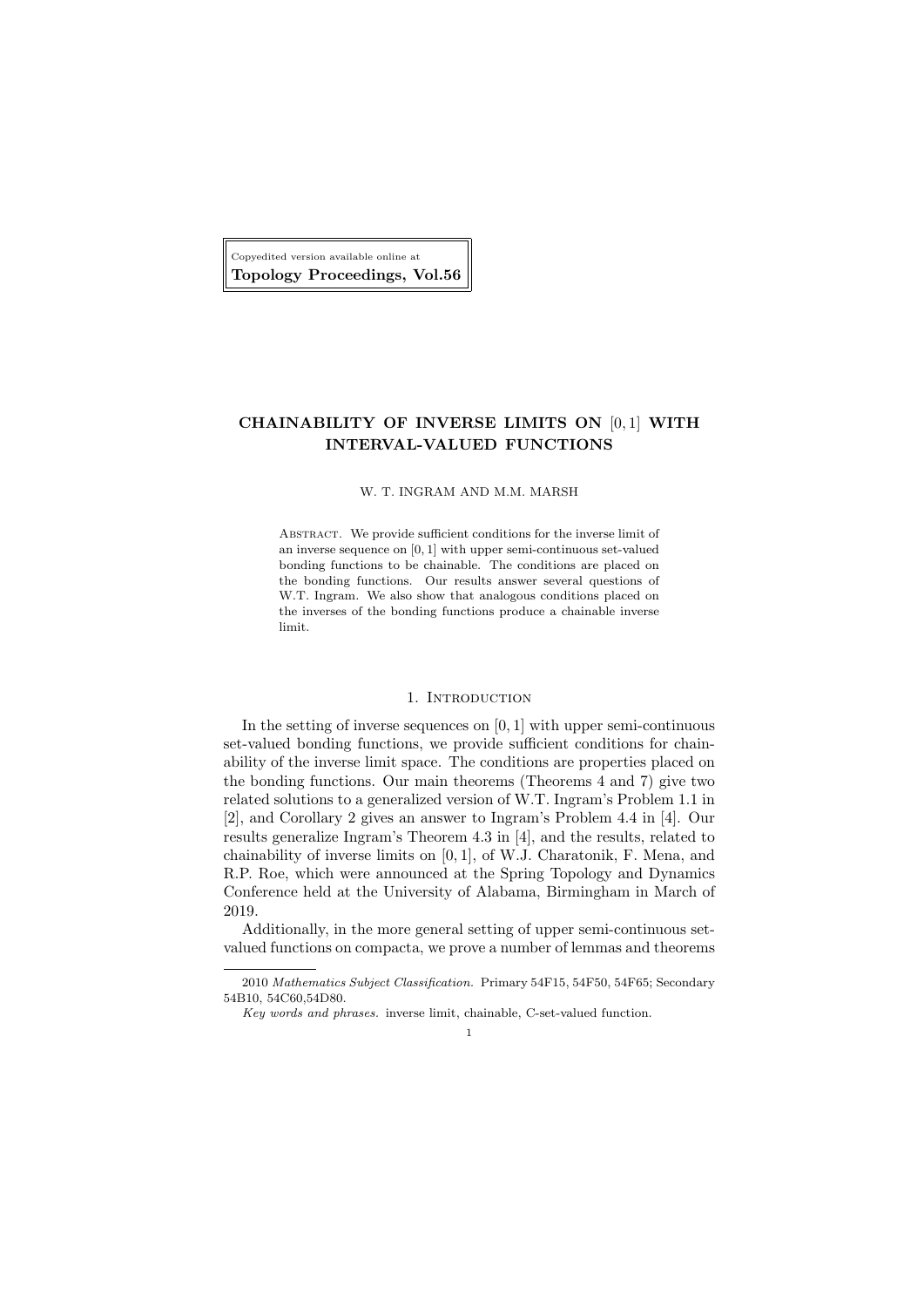in Section 3 that may have utility to others working in this area, and that are essential tools in the proof of our main theorem.

A compactum is a compact metric space. All spaces considered in this paper are compacta. A continuum is a connected compactum. A mapping is a continuous function. A continuum X is *chainable* if for each  $\epsilon > 0$ , X admits a finite  $\epsilon$ -chain of open sets covering X. A continuum X is arclike if for each  $\epsilon > 0$ , X admits an  $\epsilon$ -mapping onto [0, 1]. It is well-known that for a continuum  $X$ , the following are equivalent.

- $X$  is chainable.
- $X$  is arclike.
- $X$  is representable as an inverse limit of an inverse sequence on [0, 1] with mappings for bonding functions.

See the end of Section 2 in [2] for specific definitions and discussion of these equivalences.

As with many investigations, those that led to this article began in the study of an example. The main theorem in this paper can be traced to an example of an inverse limit of an upper semi-continuous interval-valued function from [0, 1] into [0, 1] having a  $\sin(1/x)$ -curve for its graph. In the setting of set-valued inverse limits, the first published study of this example came in 2011 in a paper by Scott Varagona where he isolated a theorem, one consequence of which is that the inverse limit on  $[0,1]$ with a single bonding function having a graph that is a  $sin(1/x)$ -curve is an indecomposable continuum [12, Theorem 3.2]. In 2013, in an early study of chainability of inverse limits on [0, 1] with set-valued functions it was shown that a specific function having a  $\sin(1/x)$ -curve for its graph produces a chainable continuum [2, Example 5.4]. Then, in 2019, it was shown that any inverse limit on [0, 1] using a sequence of functions having graphs that are sinusiods produces a chainable continuum [4]. In this paper we generalize that result.

Our approach to finding properties of the bonding functions that will ensure chainability of the inverse limit and extend the result in [4] is an obvious one. Namely, we ask "What properties of set-valued functions whose graphs are sinusoids, when placed on other set-valued functions from  $[0, 1]$  to  $[0, 1]$ , are sufficient for chainability of the inverse limit?".

Let  $\{[0,1], f_i\}_{i\geq 1}$  be an inverse sequence on  $[0,1]$  with upper semicontinuous surjective set-valued bonding functions. The bonding function properties that we consider are the four listed below. Definitions of the first three properties and the notation used in the fourth property follow this discussion.

- (1) Each  $f_i$  is interval-valued.
- (2) Each  $f_i$  is C-set-valued.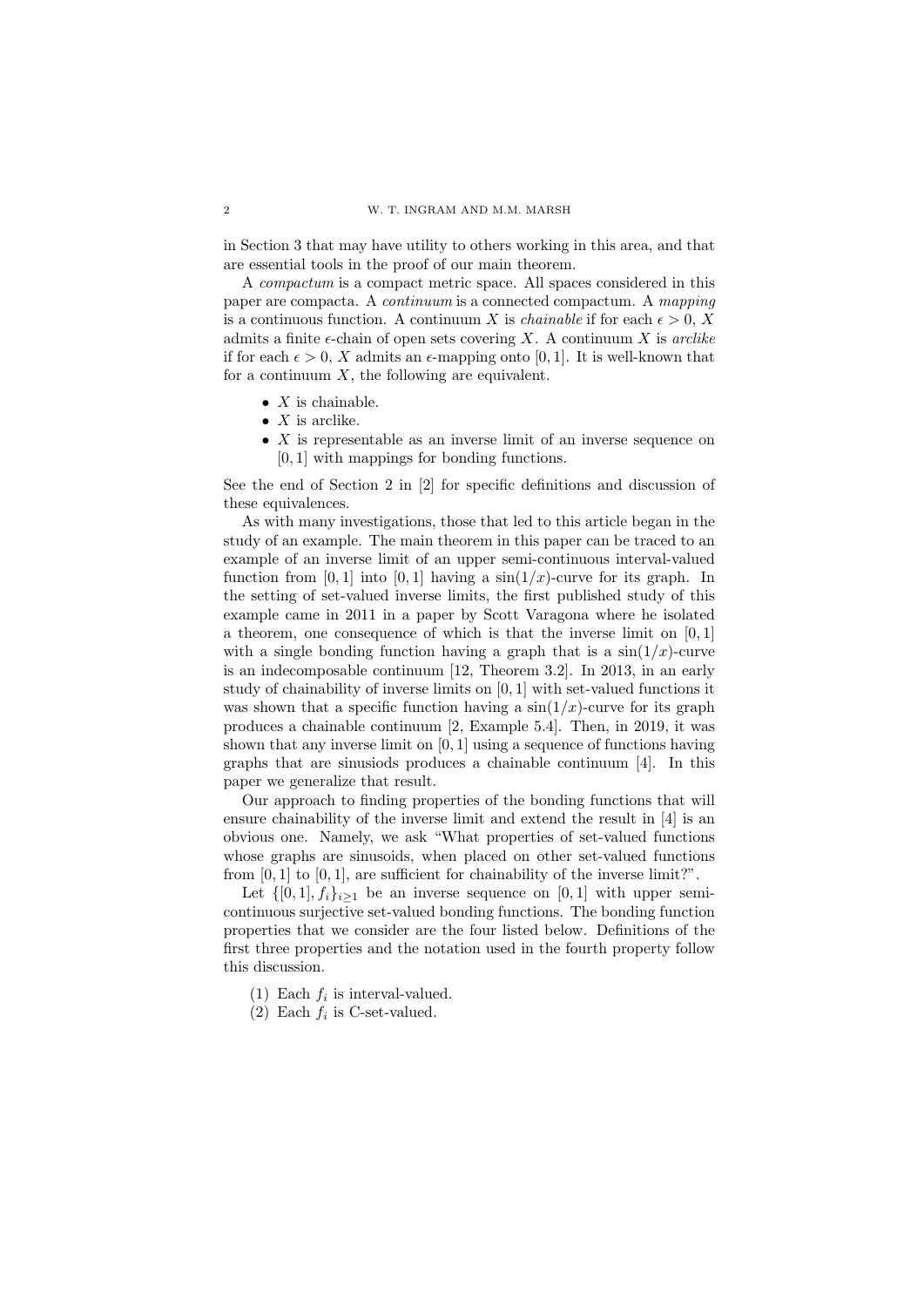- (3) For each  $i \geq 2$ , no flat spot of  $f_i$  composes to a non-degenerate value of  $f_i$  for  $i < i$ .
- (4)  $G(f_i)$  is chainable for each  $i > 1$ .

Taken together, properties  $(1)$ ,  $(2)$ , and  $(3)$  are sufficient assumptions on either the bonding functions or their inverses for chainability of the inverse limit. As we will see, property  $(4)$  follows from properties  $(1), (2),$ and  $(3)$ . When property  $(1)$  is assumed, property  $(3)$  is also a necessary property for chainability of the inverse limit in our setting. This follows from Theorem 2 in [10]. Property (1) is not a necessary condition for chainability of the inverse limit, see [5, Example 4.8] along with [6, Example 5.3]. Also, property (2) is not a necessary property, see Examples 2.2 and 2.6 in [1]. It is not known if chainability of the graphs of the bonding functions is necessary.

Lastly, we mention that, among the inverse sequences on  $[0, 1]$  with interval-valued bonding functions, both conditions (2) and (3) are necessary to ensure that the inverse limit is chainable. For an example of a non-chainable inverse limit satisfying (2), but not (3), see Example 4.5 in [4]; and for an example of a non-chainable inverse limit satisfying (3), but not (2), see Examples 2.4 and 2.14 in [1]. It is also of interest to note that in these last two examples, the graphs of the bonding functions are arcs.

## 2. DEFINITIONS

Let X and Y be compacta. We refer to functions  $f: X \to 2^Y$  as setvalued functions from X to Y and we write  $f: X \to Y$  is a set-valued function. Note that throughout, we are assuming that, for  $x \in X$ , the value  $f(x)$  of a set-valued function is a closed set. The *graph* of f, which we denote by  $G(f)$ , is the set in  $X \times Y$  consisting of all points  $(x, y)$  with  $y \in f(x)$ .

A set-valued function  $f: X \to Y$  is upper semi-continuous at the point  $x \in X$  if for each open set V in Y containing the closed set  $f(x)$ , there is an open set U in X such that  $x \in U$  and  $f(p) \subset V$  for each  $p \in U$ . If  $f: X \to Y$  is upper semi-continuous at each point of X, then f is said to be upper semi-continuous.

The set-valued function  $f: X \to Y$  is *surjective* if for each  $y \in Y$ , there exists  $x \in X$  such that  $y \in f(x)$ . If the set-valued function  $f: X \to Y$ is surjective, we let  $f^{-1}: Y \to X$  be the set-valued function such that  $x \in f^{-1}(y)$  if and only if  $y \in f(x)$ . Clearly,  $G(f^{-1})$  is homeomorphic to  $G(f)$ ; so, it follows from [1, Theorem 1.2] that  $f^{-1}$  is upper semicontinuous if  $f$  is upper semi-continuous.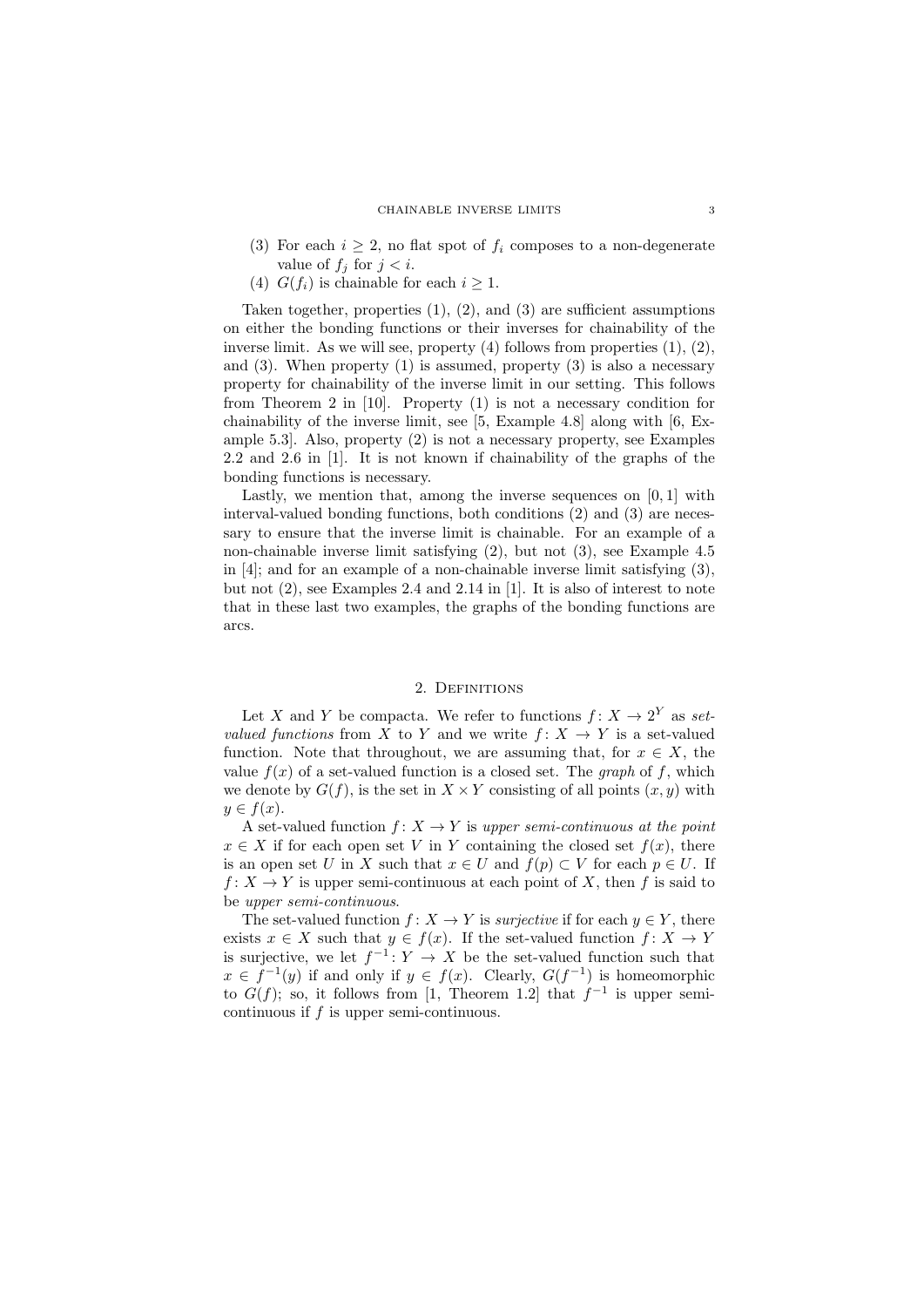A set-valued function  $f: X \to Y$  is *continuum-valued* if for each  $x \in X$ , the set  $f(x)$  is a subcontinuum of Y. A subset H of a continuum M is a C-set in M provided that whenever K is a subcontinuum of M that meets both H and  $M - H$ , we have that  $H \subset K$ . We note that some authors have analogously defined the phrase  $H$  is *terminal in*  $M$ . A setvalued function  $f: X \to Y$  is said to be C-set-valued if for each  $x \in X$ ,  ${x} \times f(x)$  is a C-set in the graph of f. Because  $G(f)$  and  $G(f^{-1})$  are homeomorphic,  $\{x\} \times f(x)$  is a C-set in  $G(f)$  if and only if  $f(x) \times \{x\}$  is a C-set in  $G(f^{-1})$ .

For  $f: X \to Y$  a set-valued function, and  $A \subset X$ , we let  $f|_A$  be the set-valued function whose domain is A, and  $f|_A(x) = f(x)$  for  $x \in A$ . If  $x \in X$  and  $f(x)$  is degenerate, we will sometimes treat  $f(x)$  as a point of Y.

For  $i \geq 1$ , let  $X_i$  be a compactum, and let  $f_i: X_{i+1} \to X_i$  be a surjective upper semi-continuous set-valued function. Throughout, we let  $\{X_i, f_i\}_{i\geq 1}$  denote an inverse sequence, and its inverse limit is given by

$$
\lim_{i \to \infty} \{X_i, f_i\} = \{ \pmb{x} = (x_1, x_2, \ldots) \in \prod_{i \geq 1} X_i \mid x_i \in f_i(x_{i+1}) \text{ for } i \geq 1 \}.
$$

For  $n \in \mathbb{N}$ , we define the set below.

$$
G'_{n} = G'(f_{1},...,f_{n}) = \{ \boldsymbol{x} \in \prod_{i=1}^{n+1} X_{i} \mid x_{i} \in f_{i}(x_{i+1}) \text{ for } 1 \leq i \leq n \}.
$$

We refer to these sets as partial graphs in the inverse sequence. For consistency of notation, we let  $G'_0 = X_1$ . The notation  $X \stackrel{T}{\approx} Y$  will indicate that  $X$  is homeomorphic to  $Y$ .

A set-valued function  $f: X \to Y$  has a flat spot if there exists a point  $p \in Y$  and a nondegenerate continuum  $X' \subset X$  such that  $X' \times \{p\} \subset G(f)$ . We say that  $p$  is a flat spot for  $f$ .

For  $1 \leq i \leq j$ , we denote the set-valued composition function  $f_i \circ f_{i+1} \circ f_i$  $\ldots \circ f_i \colon X_{i+1} \to X_i$  by  $f_{i,i+1}$ . A flat spot at  $x_i$  for  $f_i$  composes to a *nondegenerate value of*  $f_i$  in the composition  $f_i \circ f_{i+1} \circ \ldots \circ f_j$  if  $f_i(x_j)$  is nondegenerate for  $i = j - 1$ , or if there exists a point  $x_{i+1}$  in  $f_{i+1,j}(x_i)$ such that  $f_i(x_{i+1})$  is nondegenerate for some  $i < j-1$ . Although, here the functions  $f_i$  compose right to left, as in an inverse sequence, it is clear that if we have a sequence of compacta and set-valued functions that compose left to right, as in  $X_1 \stackrel{g_1}{\rightarrow} X_2 \stackrel{g_2}{\rightarrow} \dots \stackrel{g_n}{\rightarrow} X_{n+1}$ , there is analogous terminology for flat spots of  $g_i$  composing to non-degenerate values of  $g_j$ for  $i < j$ .

Let  $\{X_i, f_i\}_{i\geq 1}$  be an inverse sequence with upper semi-continuous surjective set-valued bonding functions. For  $n \geq 1$ , we define the set-valued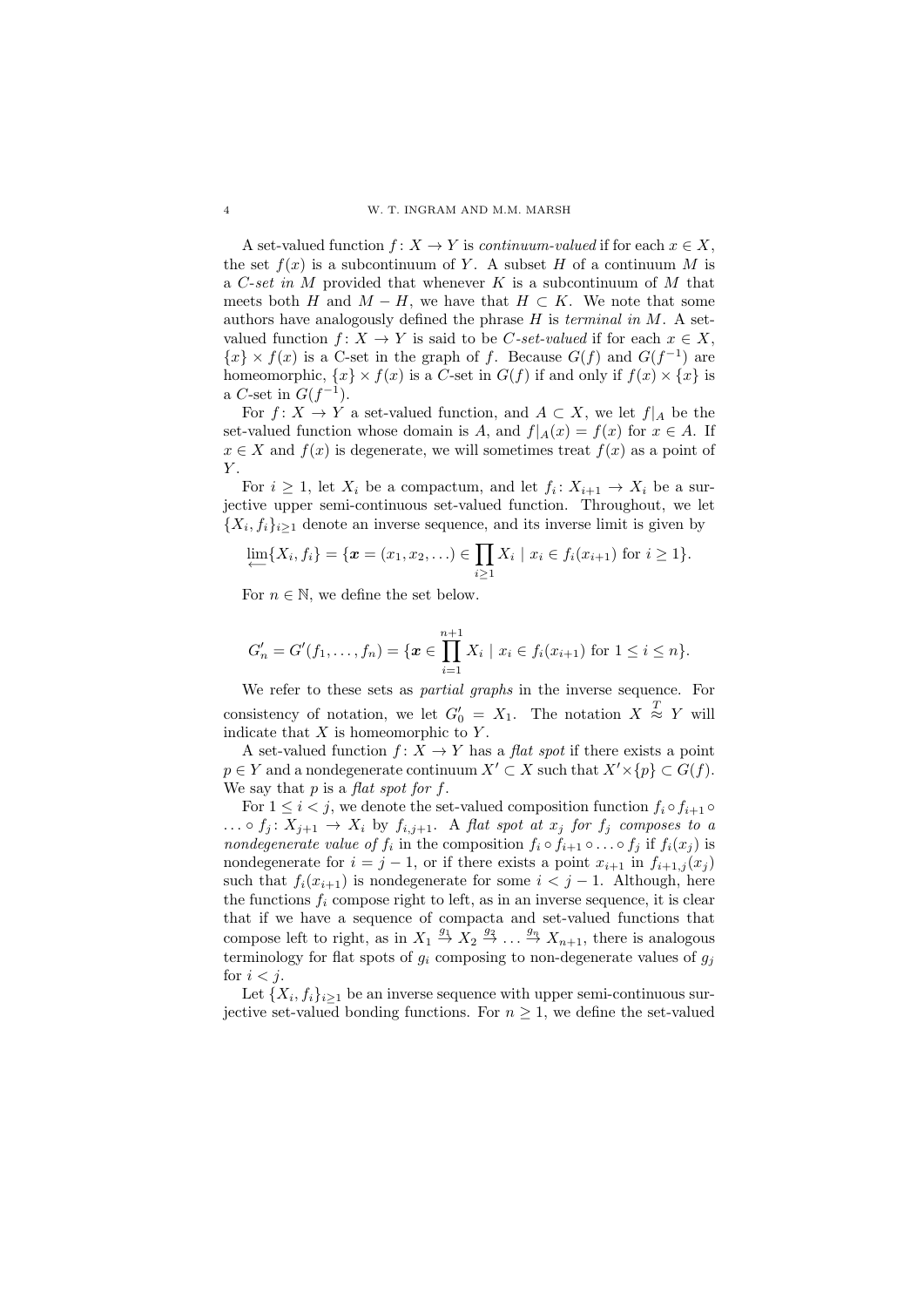function  $F_n: X_{n+1} \to G'_{n-1}$ , where  $(x_1, x_2, \ldots, x_n) \in F_n(t)$  if and only if  $(x_1, x_2, \ldots, x_n, t)$  is in  $G'_n$ . V. Nall introduced this function in [11], and showed that  $F_n$  is upper semi-continuous. If  $f_i$  is continuum-valued for each  $1 \leq i \leq n$ , M.M. Marsh showed in [9] that  $F_n$  is continuum-valued.

### 3. Preliminary lemmas and theorems

This section contains lemmas and theorems pertinent to our main theorem. Most of the results in this section only involve two set-valued functions  $f: X \to Y$  and  $g: Y \to Z$ , where X, Y and Z are compacta. So, we adopt the following notation and employ it often throughout the section. Define the set-valued function  $F: X \to G(g^{-1})$  by  $F(x) = \{(z, y) \in G(g^{-1}) \mid y \text{ is in } f(x)\}.$  We refer to F as the function induced by f and g. The function F is simply the Nall function  $F_2$  mentioned at the end of Section 2. Note that for x in X,  $F(x) = G((g|_{f(x)})^{-1})$ .

We let  $\pi_1$ ,  $\pi_2$ ,  $\pi_3$ ,  $\pi_{\{1,2\}}$ , and  $\pi_{\{2,3\}}$  be the natural projection mappings from  $Z \times Y \times X$  onto  $Z, Y, X, Z \times Y$ , and  $Y \times X$  respectively. Our first lemma is little more than an observation.

**Lemma 1.** Suppose X and Y are compacta and  $f : X \to Y$  and  $g : Y \to Y$ Z are surjective upper semi-continuous set-valued functions, and F is the function induced by f and g. If x is a point of X and y is a point of Y such that  $f(x) = \{y\}$  and  $g(y)$  is a singleton, then the only point of  $G'(g, f)$ with third coordinate x is  $(g(y), y, x)$ , i.e.,  $F(x) = \{ (g(f(x)), f(x)) \}.$ 

Suppose  $\{X_i, f_i\}_{i=1}^n$  is a finite inverse sequence with surjective upper semi-continuous set-valued bonding functions. If p is a point of  $X_{n+1}$ , by the *orbit* of p we mean the sequence of sets  $f_n(p), f_{n-1,n+1}(p), \ldots, f_{1,n+1}(p)$ . If each set in the orbit of  $p$  is a singleton, we consider the orbit of  $p$  to be a sequence of points. Our next lemma follows by induction from Lemma 1.

**Lemma 2.** Suppose  $n \geq 2$ , and  $\{X_i, f_i\}_{i=1}^n$  is a finite inverse sequence with upper semi-continuous surjective set-valued bonding functions. If p is a point of  $X_{n+1}$  such that the orbit of p is a sequence of singletons, then  $F_n(p)$  is a singleton.

**Lemma 3.** Suppose X, Y, and Z are continua,  $f: X \to Y$  and  $g: Y \to Z$ are surjective upper semi-continuous continuum-valued functions, and if p is a flat spot for f, then  $g(p)$  is a singleton. Then, if s is a point of Y such that  $g(s)$  and  $f^{-1}(s)$  are nondegenerate, then  $f^{-1}(s)$  is closed and totally disconnected. Moreover,  $\{(z, y, x) \in G'(g, f) \mid y = s\}$  $g(s) \times \{s\} \times f^{-1}(s)$ , and if M is a continuum in  $G'(g, f)$  that intersects two components of  $g(s) \times \{s\} \times f^{-1}(s)$ , then  $\pi_2(M)$  is a nondegenerate continuum.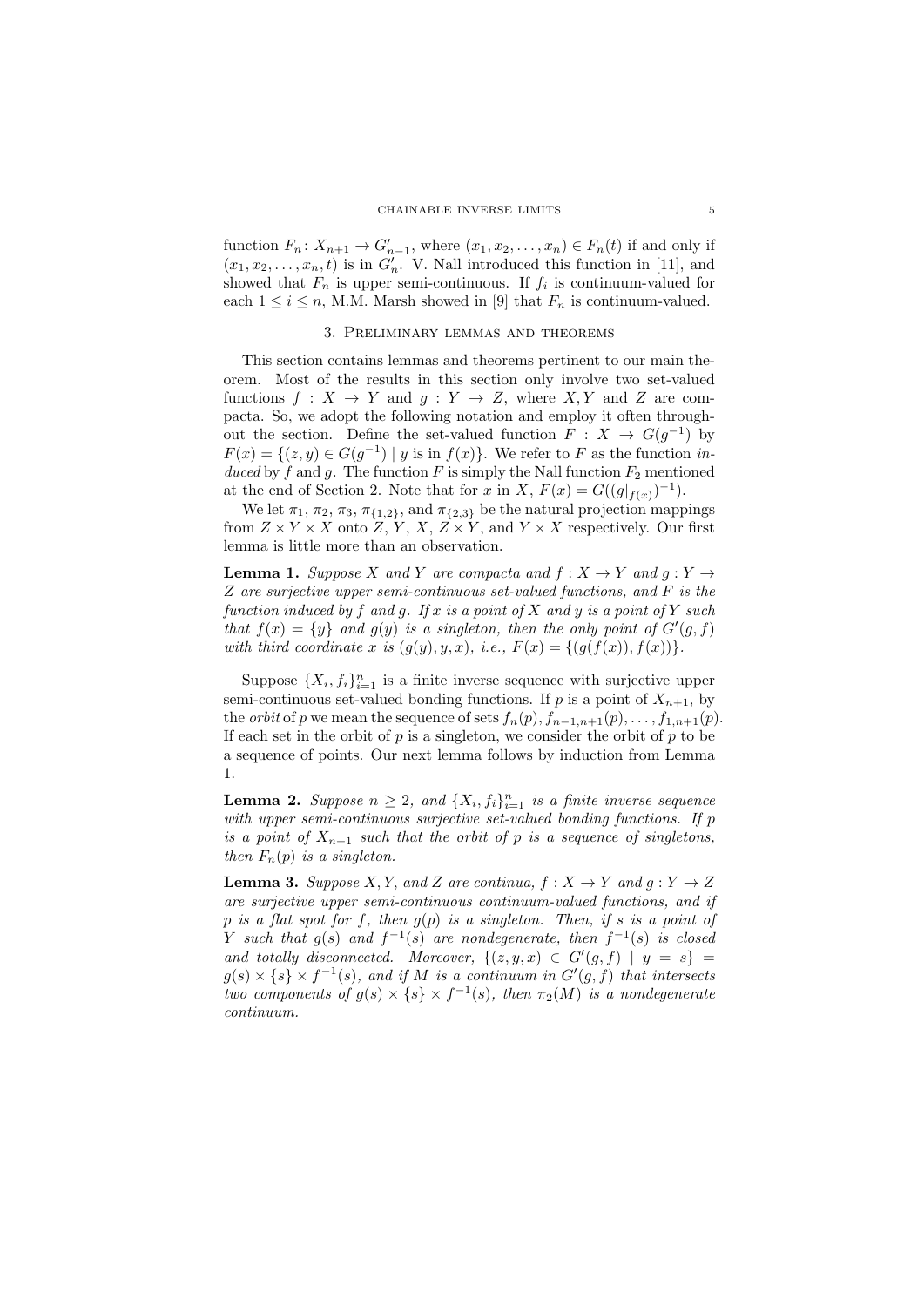*Proof.* If s is a point of Y, then  $f^{-1}(s)$  is closed because  $f^{-1}$  is upper semi-continuous. Because  $g(s)$  is nondegenerate,  $f^{-1}(s)$  does not contain a nondegenerate continuum. Thus,  $f^{-1}(s)$  is totally disconnected.

If  $(z, y, x)$  is in  $G'(g, f)$  and  $y = s$ , then z is in  $g(s)$  and s is in  $f(x)$ , so x is in  $f^{-1}(s)$ . Thus,  $(z, y, x)$  is in  $g(s) \times \{s\} \times f^{-1}(s)$ .

On the other hand, if  $(z, y, x)$  is in  $g(s) \times \{s\} \times f^{-1}(s)$  then  $y = s, z$ is in  $g(s)$ , and x is in  $f^{-1}(s)$ . Thus y is in  $f(x)$ , so  $(z, y, x)$  is a point of  $G'(g, f)$ .

Suppose M is a continuum in  $G'(g, f)$  intersecting two components of  $g(s) \times \{s\} \times f^{-1}(s)$ . For t in  $f^{-1}(s)$ ,  $g(s) \times \{s\} \times \{t\}$  is homeomorphic to  $g(s) \times \{s\}$ . Therefore, there exist two points  $t_1$  and  $t_2$  of  $f^{-1}(s)$  and points  $z_1$  and  $z_2$  of  $g(s)$  such that  $(z_1, s, t_1)$  and  $(z_2, s, t_2)$  are points of M. Because  $t_1$  and  $t_2$  are two points of  $f^{-1}(s)$  in the continuum  $\pi_3(M)$ , there is a point w of  $\pi_3(M)$  not in  $f^{-1}(s)$ . It follows that  $\pi_2(M)$  contains a point v of  $f(w)$ . Because w is not in  $f^{-1}(s)$ , v is not s, so  $\pi_2(M)$  is nondegenerate.  $\Box$ 

**Lemma 4.** Suppose X, Y, and Z are continua and  $f: X \rightarrow Y$  and  $g: Y$  $Y \rightarrow Z$  are surjective upper semi-continuous continuum-valued functions, and J is a subcontinuum of Y such that if y is in J then  $g(y)$  is a singleton. Then,  $M = \{(z, y, x) \in G'(g, f) \mid y \text{ is in } J\}$  is homeomorphic to  $G(f^{-1}|_J)$ under  $\pi_{\{2,3\}}$ .

*Proof.* Because  $J$  is compact, it follows that  $M$  is compact. Suppose  $(z, y, x)$  is a point of M. Then, y is in  $f(x)$ , so  $(y, x)$  is in  $G(f^{-1})$ . Because y is a point of  $J(y, x)$  is in  $G(f^{-1}|_J)$ . Thus,  $\pi_{\{2,3\}}$  maps M into  $G(f^{-1}|_J).$ 

Let each of  $(z_1, y_1, x_1)$  and  $(z_2, y_2, x_2)$  be a point of M, and suppose that  $\pi_{\{2,3\}}(z_1, y_1, x_1) = \pi_{\{2,3\}}(z_2, y_2, x_2)$ . Then,  $y_1 = y_2$  and  $x_1 = x_2$ . Because  $(z_1, y_1, x_1)$  is in  $\tilde{M}$ ,  $y_1$  is in J, so  $g(y_1)$  is a single point. Thus,  $z_1 = z_2$ . So,  $\pi_{\{2,3\}}$  is one-to-one.

If  $(b, a)$  is in  $G(f^{-1}|_J)$ , then b is in  $f(a) \cap J$ . Thus,  $g(b)$  is a singleton and we have  $(g(b), b, a)$  is a point of M. Therefore,  $\pi_{\{2,3\}}$  is surjective. Because M is compact and  $\pi_{\{2,3\}}$  is one-to-one and continuous,  $\pi_{\{2,3\}}$  is a surjective homeomorphism.

**Lemma 5.** Suppose X, Y, and Z are continua, and  $f: X \rightarrow Y$  and  $g:$  $Y \rightarrow Z$  are surjective upper semi-continuous continuum-valued functions. If q is a point of Y such that  $g(q)$  is a singleton and p is a separating point of X such that  $f(p) = \{q\}$  then  $(g(q), q, p)$  is a separating point of  $G'(g, f)$ . Moreover, if u and v are in different components of  $X - \{p\}$  and r and s are points of  $G'(g, f)$  with third coordinates u and v, respectively, then r and s are in different components of  $G'(g, f) - \{(g(q), q, p)\}.$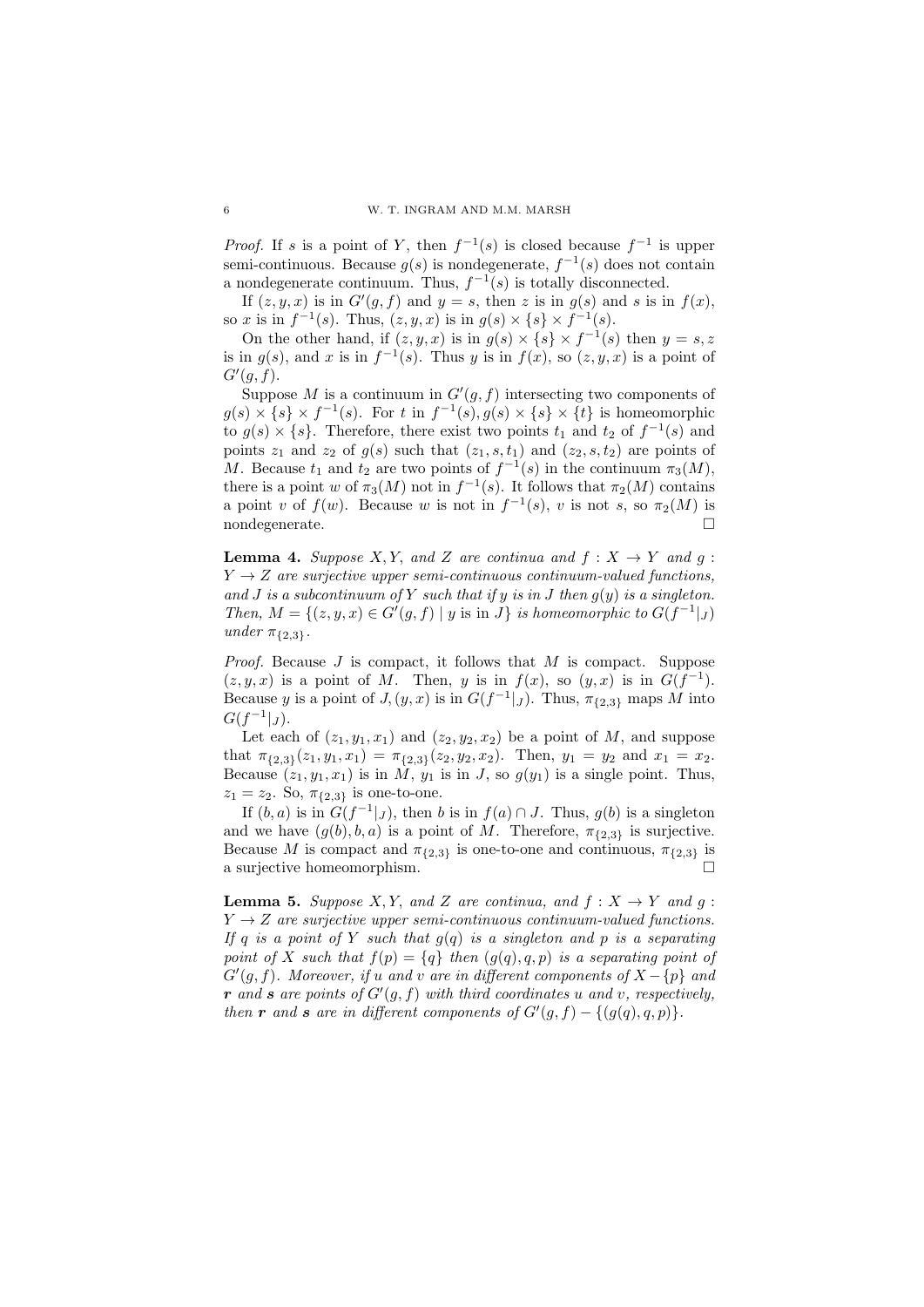*Proof.* Suppose  $U$  and  $V$  are mutually exclusive open subsets of  $X$  such that  $X - \{p\} = U \cup V$ . Let  $U' = \{(z, y, x) \in G'(g, f) \mid x \text{ is in } U\}$  and  $V' =$  $\{(z, y, x) \in G'(g, f) \mid x \text{ is in } V\}.$  Then, U' and V' are mutually exclusive open subsets of  $G'(g, f)$ , and  $G'(g, f) - \{(g(q), q, p)\} = U' \cup V'$ . — П

3.1. C-sets and hereditarily decomposable chainable continua. Without altering the proof, a stronger version of Theorem 3.8 in [4] could have been stated. We state this stronger version as Theorem 1 below.

**Theorem 1.** Suppose  $M$  is a continuum,  $N$  is an hereditarily decomposable chainable continuum, and  $f : M \to N$  is a surjective monotone mapping such that  $f^{-1}(x)$  is an hereditarily decomposble chainable C-set in  $M$  for each point  $x$  of  $N$ . Then,  $M$  is an hereditarily decomposable chainable continuum.

We make use of the following theorem in the proofs of Theorems 3 and 4.

Theorem 2. Suppose H is an hereditarily decomposable chainable continuuum, K is a continuum, and  $f : H \to K$  is a surjective upper semi $continuous,$  continuum-valued function. Suppose also that f is  $C$ -setvalued, and that  $f(x)$  is an hereditarily decomposable chainable subcontinuum of K for each x in H. Then  $G(f)$  is an hereditarily decomposable chainable continuum.

*Proof.* Because H and K are continua and f is continuum-valued,  $G(f)$ is a continuum. Let p denote the restriction to  $G(f)$  of the projection of  $H\times K$  onto H. Then, p is a monotone map from  $G(f)$  onto the hereditarily decomposable chainable continuum H such that  $p^{-1}(x)$  is an hereditarily decomposable chainable continuum for each x in H. By Theorem 1,  $G(f)$ is an hereditarily decomposable chainable continuum.

# 3.2. C-set-valued functions.

**Lemma 6.** Suppose X, Y, and Z are continua,  $f: X \to Y$  and  $g: Y \to Z$ are surjective upper semi-continuous continuum-valued functions, and f is C-set valued. If x is a point of X and K is a subcontinuum of  $G'(g, f)$ that intersects  $F(x) \times \{x\}$  and contains a point not in  $F(x) \times \{x\}$ , then  $f(x) \times \{x\}$  is a subset of  $\pi_{\{2,3\}}(K)$  and, thus,  $f(x)$  is a subset of  $\pi_2(K)$ .

*Proof.* Note that  $\pi_{\{2,3\}}(K)$  is a continuum lying in  $G(f^{-1})$ . Suppose  $(c, b, x)$  is a point of K in  $F(x) \times \{x\}$ . Then,  $(c, b)$  is in  $F(x)$ . Thus, b is in  $f(x)$ , so  $\pi_{\{2,3\}}(K)$  contains a point of  $f(x) \times \{x\}$ .

Suppose  $(c, b, a)$  is a point of K not in  $F(x) \times \{x\}$ . Because K is a subset of  $G'(g, f)$ , we have c is in  $g(b)$  and b is in  $f(a)$ . Further,  $(c, b)$ is not in  $F(x)$  or  $a \neq x$ . If  $a \neq x$ , then  $(b, a)$  is not in  $f(x) \times \{x\}$ , so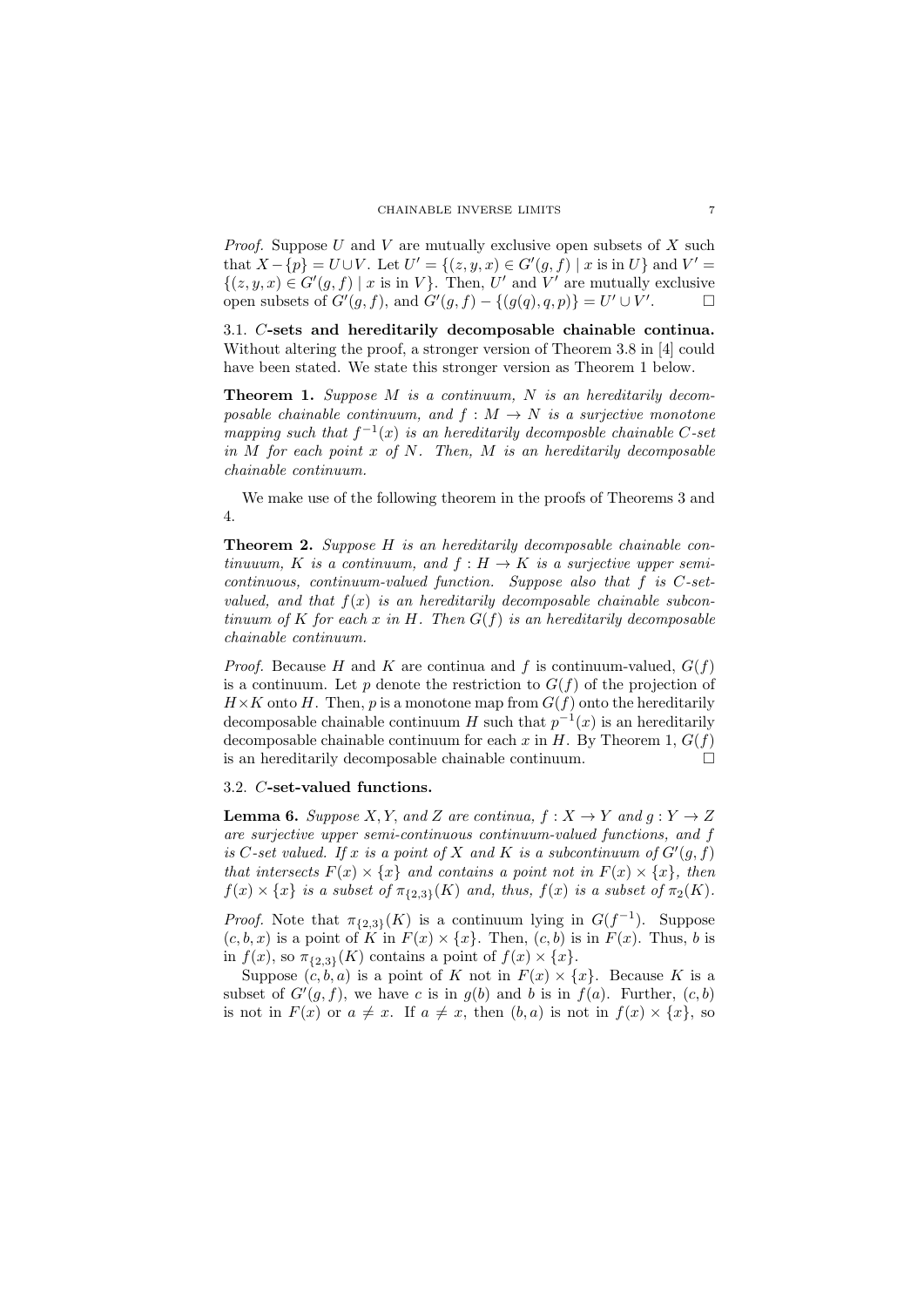$\pi_{\{2,3\}}(K)$  contains a point not in  $f(x) \times \{x\}$ . If  $a = x$ , then  $(c, b)$  is not in  $F(x)$ . Because c is a point of  $q(b)$ , we have b is not in  $f(x)$ , so  $(b, a)$  is not in  $f(x) \times \{x\}$  and, again,  $\pi_{\{2,3\}}(K)$  contains a point not in  $f(x) \times \{x\}$ . Thus, because  $\{x\} \times f(x)$  is a C-set in  $G(f)$ , it follows that  $\pi_{\{2,3\}}(K)$ contains  $f(x) \times \{x\}$  and  $\pi_2(K)$  contains  $f(x)$ .

**Lemma 7.** Suppose X, Y, and Z are continua,  $f : X \to Y$  and  $g : Y \to Z$ are surjective upper semi-continuous continuum-valued functions, and f is C-set-valued. Suppose t is a point of X such that  $f(t)$  is nondegenerate and  $q(y)$  is a singleton for each y in  $f(t)$ . If K is a subcontinuum of  $G'(g, f)$  that contains a point of  $F(t) \times \{t\}$  and a point not in  $F(t) \times \{t\}$ , then  $F(t) \times \{t\}$  is a subset of K.

*Proof.* Let  $J = f(t)$ . By Lemma 6,  $f(t) \times \{t\}$  is a subset of  $\pi_{\{2,3\}}(K)$ . By Lemma 4,  $\pi_{\{2,3\}}$  maps  $\{(p_1, p_2, p_3) \in G'(g, f) \mid p_2 \in J\}$  homeomorphically into  $G(f^{-1}|_J)$ . Thus,  $\pi_{\{2,3\}}^{-1}(f(t)\times\{t\})$  is a subset of K. But,  $\pi_{\{2,3\}}^{-1}(f(t)\times\{t\})$  $\{t\}$  =  $F(t) \times \{t\}$ .

**Lemma 8.** Suppose X, Y, and Z are continua, and  $f: X \rightarrow Y$  and  $g: Y$  $Y \rightarrow Z$  are surjective upper semi-continuous continuum-valued functions with the property that if p is a flat spot for f, then  $g(p)$  is a singleton. Suppose x is a point of X and y is a point of Y such that  $f(x) = \{y\}$  and  $g(y)$  is nondegenerate. If K is a subcontinuum of  $G'(g, f)$  that contains a point of  $F(x) \times \{x\}$  and a point not in  $F(x) \times \{x\}$ , then  $\pi_2(K)$  is a nondegenerate continuum.

*Proof.* Because K is a continuum containing a point of  $F(x) \times \{x\}$ ,  $\pi_2(K)$ is a continuum and y is in  $\pi_2(K)$ . Suppose  $(c, b, a)$  is a point of K not in  $F(x) \times \{x\}$ . Then,  $(c, b)$  is not in  $F(x)$  or  $a \neq x$ . If  $(c, b)$  is not a point of  $F(x)$ , then it follows that  $b \neq y$ . For if we assume that  $b = y$ , then b is in  $f(x)$ . However, because  $(c, b, a)$  is in  $G'(g, f)$ , c is in  $g(b)$ . So,  $(c, b)$  is in  $F(x)$ , which is a contradiction. Thus, in case  $(c, b)$  is not in  $F(x), \pi_2(K)$  is a continuum that contains the two points b and y. Suppose  $(c, b)$  is in  $F(x)$ . Then,  $a \neq x$  and b is in  $f(x)$ . So,  $b = y$ . By Lemma 3,  $\{(p_1, p_2, p_3) \in G'(g, f) \mid p_2 = b\} = g(b) \times \{b\} \times f^{-1}(b)$  with  $f^{-1}(b)$ totally disconnected, and, because  $K$  is a continuum that intersects two components of  $g(b) \times \{b\} \times f^{-1}(b)$ , we have that  $\pi_2(K)$  is a nondegenerate  $\Box$ continuum.

**Lemma 9.** Suppose X, Y, and Z are continua, and  $f: X \rightarrow Y$  and  $g:$  $Y \rightarrow Z$  are surjective upper semi-continuous continuum-valued functions. Suppose also that f and g are C-set-valued functions with the property that if p is a flat spot for f, then  $q(p)$  is a singleton. Suppose t is a point of X and y is a point of  $f(t)$ . If K is a subcontinuum of  $G'(g, f)$  that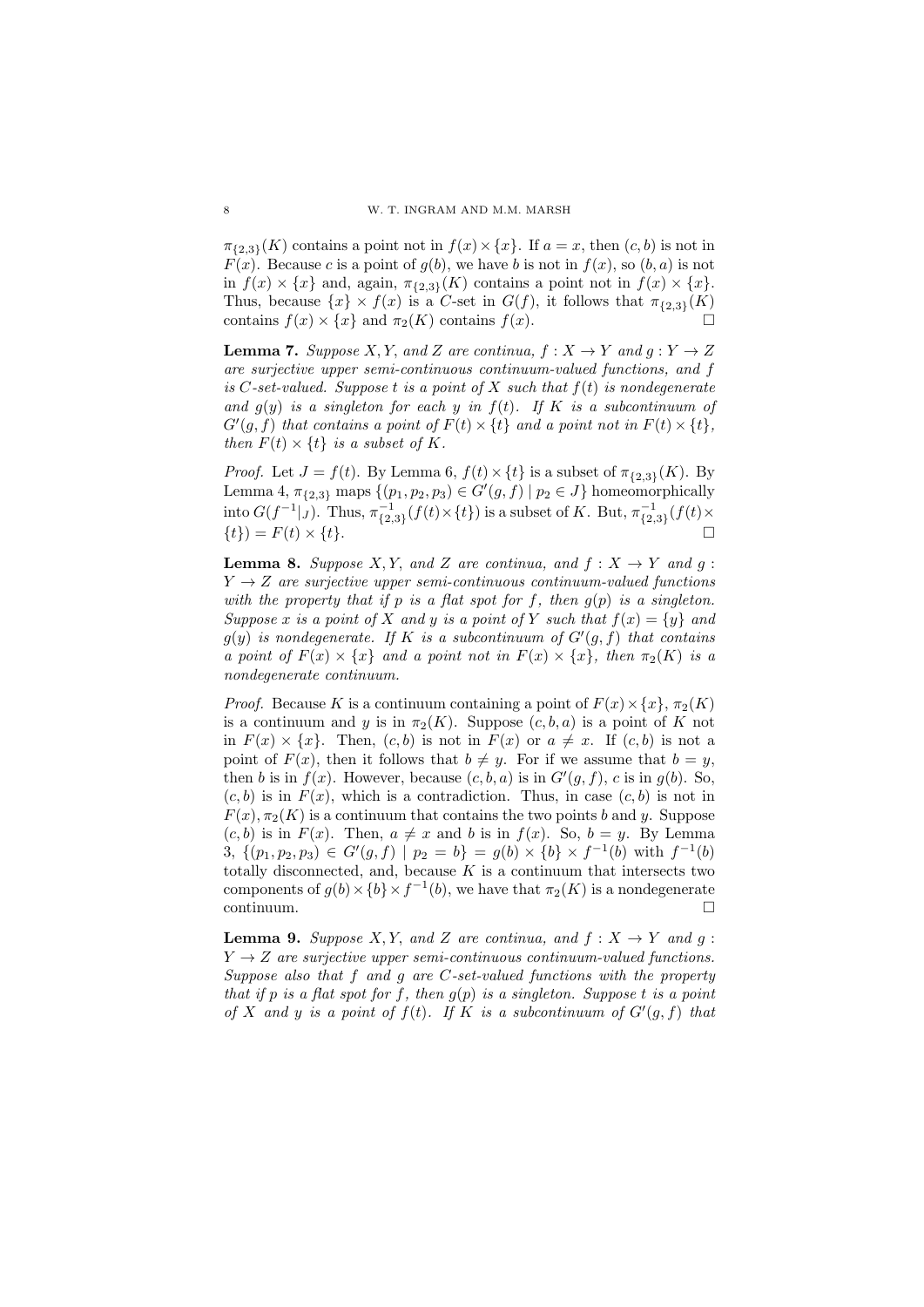contains a point of  $F(t) \times \{t\}$  and a point not in  $F(t) \times \{t\}$ , then  $g(y) \times \{y\}$ is a subset of  $\pi_{11,23}(K)$ .

*Proof.* We consider two cases,  $f(t)$  is a singleton and  $f(t)$  is nondegenerate.

First, suppose  $f(t) = \{y\}$ . Let  $(c, b, t)$  be a point of K in  $F(t) \times \{t\}$ . Then,  $b = y$  and  $(c, b)$  is in  $F(t)$ , so c is a point of  $g(y)$ . Thus,  $\pi_{\{1,2\}}(K)$ contains a point of  $g(y) \times \{y\}$ . If  $g(y) = \{c\}$ , then  $(c, y, t)$  is a point of K and  $g(y) \times \{y\} = \{(c, y)\}\.$  So  $g(y) \times \{y\}$  is a subset of  $\pi_{\{1,2\}}(K)$ . In case  $g(y)$  is nondegenerate,  $\pi_2(K)$  is nondegenerate by Lemma 8. Let d be a point of  $\pi_2(K)$  such that  $d \neq y$ . There are points x in X and z in Z such that  $(z, d, x)$  is in K. Thus,  $\pi_{\{1,2\}}(K)$  contains a point having second coordinate d, so  $\pi_{\{1,2\}}(K)$  contains a point not in  $g(y) \times \{y\}$ . Because  $\pi_{\{1,2\}}(K)$  is a continuum and g is C-set-valued, it follows that  $g(y) \times \{y\}$ is a subset of  $\pi_{\{1,2\}}(K)$ .

On the other hand, if  $f(t)$  is a nondegenerate continuum J, Lemma 6 yields that  $f(t) \times \{t\}$  is a subset of  $\pi_{\{2,3\}}(K)$ . Because y is a point of  $f(t)$ , we have  $(y, t)$  is a point of  $\pi_{\{2,3\}}(K)$ , so there is a point c of Z such that  $(c, y, t)$  is a point of K. Therefore,  $\pi_{\{1,2\}}(K)$  contains the point  $(c, y)$ of  $g(y) \times \{y\}$ . There is a point w of J such that  $w \neq y$ . Because w is in  $f(t)$ ,  $(w, t)$  is in  $\pi_{\{2,3\}}(K)$ . There is a point d of Z such that  $(d, w, t)$ is a point of K, so  $(d, w)$  is a point of  $\pi_{\{1,2\}}(K)$ . But,  $(d, w)$  is not in  $g(y) \times \{y\}$ . Again, because  $\pi_{\{1,2\}}(K)$  is a continuum and  $\{y\} \times g(y)$  is a C-set in  $G(g)$ , it follows that  $g(y) \times \{y\}$  is a subset of  $\pi_{\{1,2\}}(K)$ .

**Lemma 10.** Suppose X, Y, and Z are continua, and  $f: X \to Y$  and  $g: Y$  $Y \rightarrow Z$  are surjective upper semi-continuous continuum-valued functions. Suppose x is a point of X and y is a point of  $f(x)$  such that  $g(y)$  is nondegenerate. If  $\{y\} \times g(y)$  is a C-set in  $G(g)$ , K is a subcontinuum of  $G'(g, f)$  containing a point of  $g(y) \times \{y\} \times \{x\}$  and a point not in  $g(y) \times \{y\} \times \{x\}$ , and x is the only point of  $f^{-1}(y)$  in  $\pi_3(K)$ , then  $g(y) \times$  $\{y\} \subseteq \pi_{\{1,2\}}(K)$  and  $g(y) \times \{y\} \times \{x\} \subseteq K$ .

*Proof.* Suppose  $(p_1, p_2, p_3)$  is a point of K in  $g(y) \times \{y\} \times \{x\}$ . Then,  $(p_1, p_2)$  is a point of  $\pi_{\{1,2\}}(K)$ , so  $\pi_{\{1,2\}}(K)$  contains a point of  $g(y) \times \{y\}.$ 

If  $(q_1, q_2, q_3)$  is a point of K and  $q_2 = y$ , then  $q_3 = x$  because  $f^{-1}(y) \cap$  $\pi_3(K) = \{x\}.$  Thus, because  $q_1$  is in  $g(y)$ ,  $(q_1, q_2, q_3)$  is in  $g(y) \times \{y\} \times \{x\}.$ Therefore, if  $(q_1, q_2, q_3)$  is a point of K not in  $g(y) \times \{y\} \times \{x\}$ , then  $q_2 \neq y$ and we have that  $\pi_{\{1,2\}}(K)$  contains a point not in  $g(y) \times \{y\}.$ 

Because  $\pi_{\{1,2\}}(K)$  is a continuum containing a point of  $g(y) \times \{y\}$  and a point not in  $g(y) \times \{y\}$ , it follows that  $g(y) \times \{y\}$  is a subset of  $\pi_{\{1,2\}}(K)$ and, consequently,  $g(y) \times \{y\} \times \{x\}$  is a subset of K.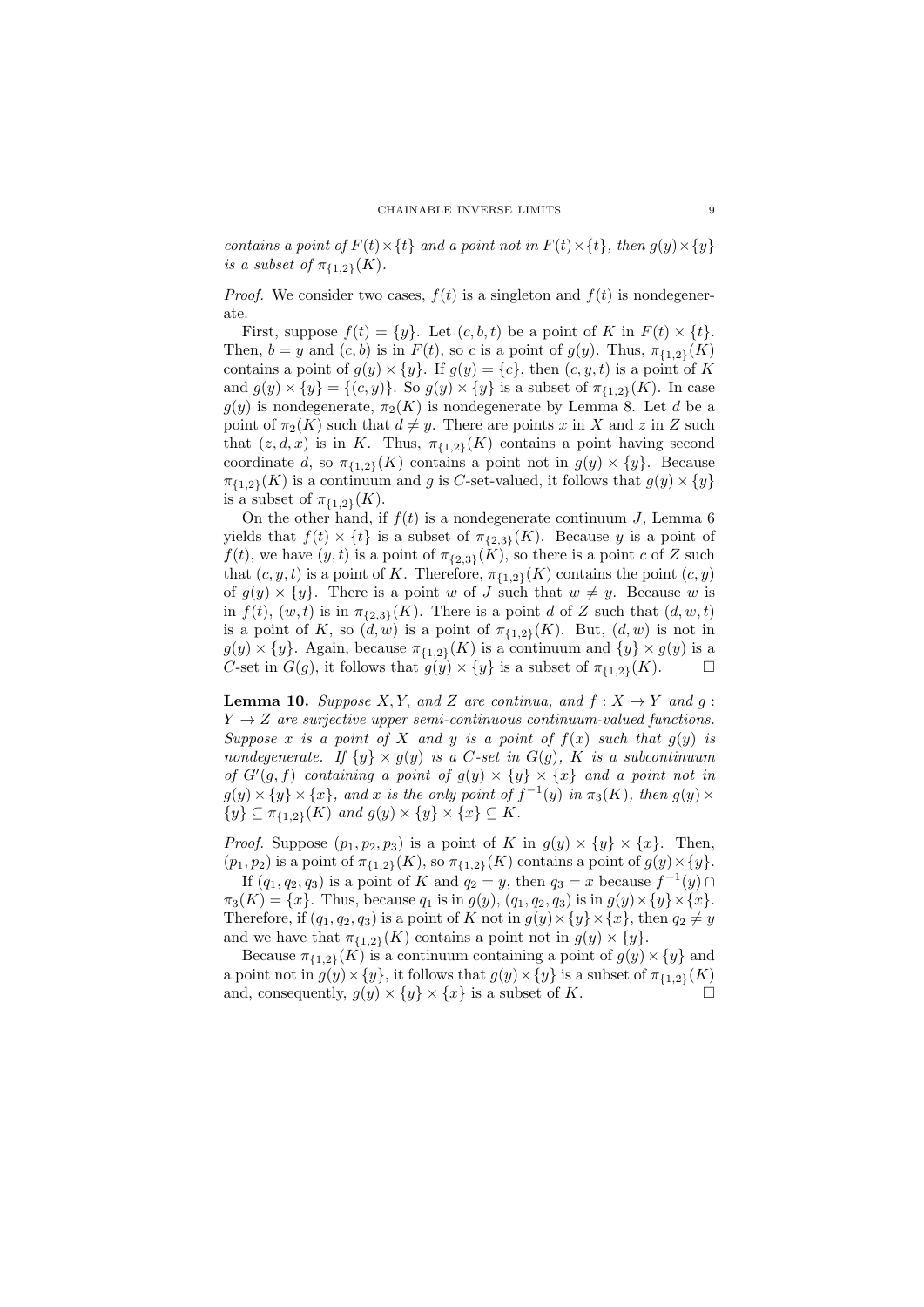**Theorem 3.** Suppose  $X = Y = [0, 1]$ , Z is a continuum, and  $f : X \to Y$ and  $q: Y \rightarrow Z$  are surjective upper semi-continuous continuum-valued functions with the property that if p is a flat spot for f, then  $q(p)$  is a singleton. Suppose further that each of  $f$  and  $g$  is  $C$ -set-valued, the set  $\{x \in X \mid g(y) \text{ is nondegenerate for some } y \in f(x)\}\$ is a 1<sup>st</sup> category set, and  $G'(g, f)$  is hereditarily unicoherent. If F is the function induced by f and  $g$ , then  $F$  is  $C$ -set-valued.

*Proof.* It is sufficient to show that  $F(x) \times \{x\}$  is a C-set in  $G'(g, f)$  for each  $x$  in  $X$ . To that end, let  $t$  be a point of  $X$  and suppose  $K$  is a subcontinuum of  $G'(g, f)$  that contains a point of  $F(t) \times \{t\}$  and a point not in  $F(t) \times \{t\}$ .

If  $f(t)$  is a singleton and  $g(f(t))$  is a singleton, then by Lemma 1, the only point of  $G'(g, f)$  having third coordinate t is  $(g(f(t)), f(t), t)$ . Because K contains a point of  $F(t) \times \{t\}$ ,  $(g(f(t)), f(t), t)$  is a point of K. But,  $F(t) \times \{t\} = \{(q(f(t)), f(t), t)\}\)$ , so  $F(t) \times \{t\}$  is a subset of K.

Thus, we may assume  $f(t)$  is nondegenerate or  $f(t)$  contains a point y such that  $g(y)$  is nondegenerate. If  $f(t)$  is nondegenerate and  $g(y)$  is a singleton for each y in  $f(t)$ , then by Lemma 7,  $F(t) \times \{t\}$  is a subset of K.

Two possibilities remain: (a)  $f(t)$  is nondegenerate and  $g(y)$  is nondegenerate for some y in  $f(t)$ , and (b)  $f(t)$  is a singleton and  $g(f(t))$  is nondegenerate. In either case, in order to show that  $F(t) \times \{t\}$  is a subset of K, it is sufficient to show that  $g(y) \times \{y\} \times \{t\}$  is a subset of K for each y in  $f(t)$ . To that end, in either of these two remaining cases, we first note that by Lemma 9, if y is a point of  $f(t)$ , then  $g(y) \times \{y\}$  is a subset of  $\pi_{\{1,2\}}(K)$ . Moreover, if s is a point of  $f(t)$  such that t is the only point of  $f^{-1}(s)$  in  $\pi_3(K)$ , then Lemma 10 yields that  $g(s) \times \{s\} \times \{t\}$ is a subset of K.

Suppose y is a point of  $f(t)$  such that  $T = f^{-1}(y) \cap \pi_3(K)$  is nondegenerate. By Lemma 3,  $f^{-1}(y)$  is closed and totally disconnected, so T is a closed and totally disconnected subset of [0, 1].

Suppose  $(u, v)$  is an open interval lying in  $\overline{X} - \overline{T}$  with both u and v in T. Because u and v are points of  $\pi_3(K)$ , K contains a point of  $F(u) \times \{u\}$ and a point of  $F(v) \times \{v\}$ . However, because u and v are different points, it follows that K contains a point not in  $F(u) \times \{u\}$  and a point not in  $F(v) \times \{v\}$ . By Lemma 6, both  $f(u) \times \{u\}$  and  $f(v) \times \{v\}$  are subsets of  $\pi_{\{2,3\}}(K)$ . It follows that there are points c and d of Z such that  $(c, y, u)$ and  $(d, y, v)$  belong to K, and because  $\pi_3(K)$  contains no point between u and v, we have that  $\pi_{\{2,3\}}(K) \cap (\{y\} \times [u, v]) = \{(y, u), (y, v)\}.$  Because F is continuum-valued,  $F([u, v])$  is a continuum. Then,  $G(F|_{[u, v]}^{-1})$  and K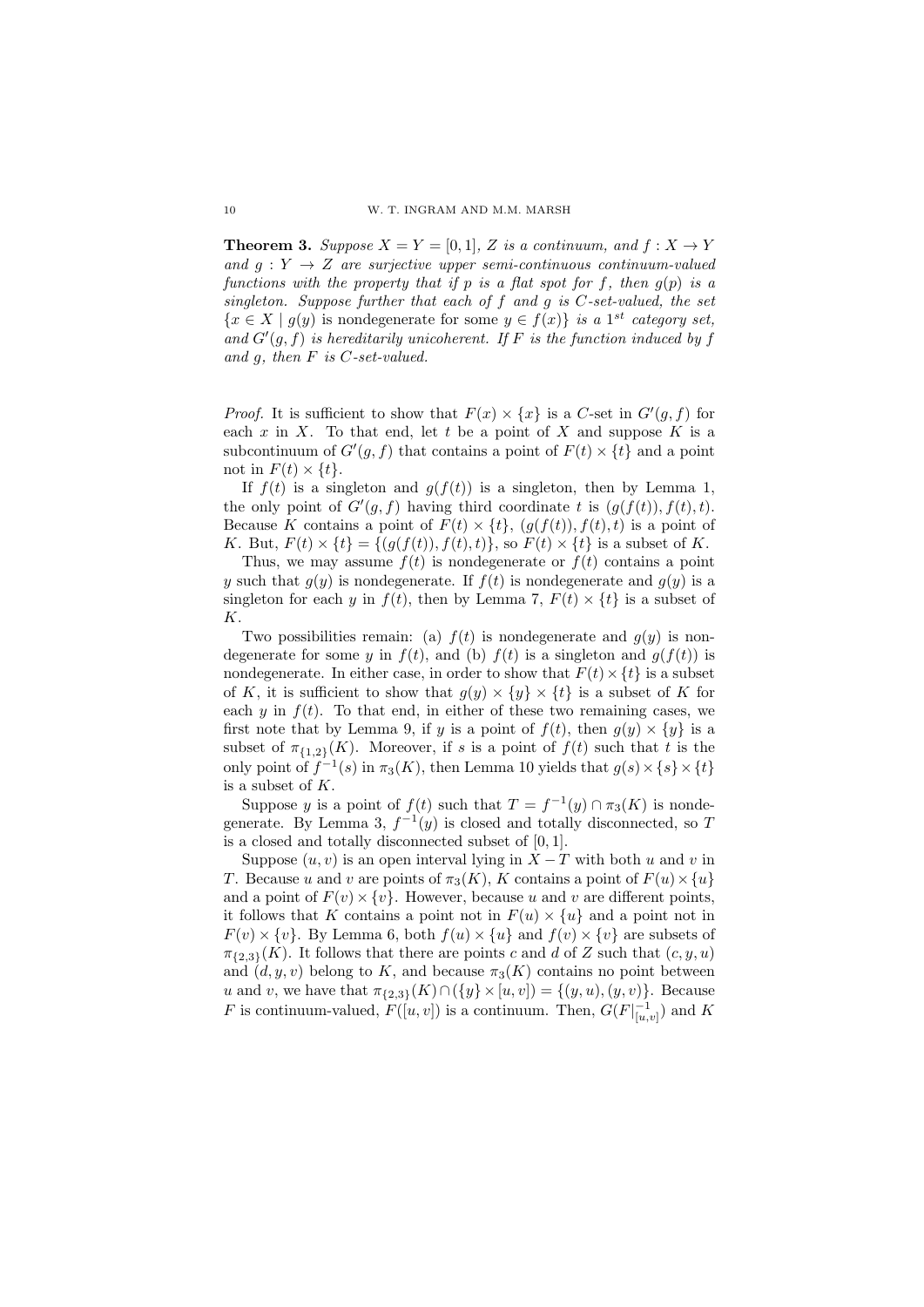are subcontinua of the hereditarily unicoherent continuum  $G'(g, f)$  with a point in common, so  $M = G(F|_{[u,v]}^{-1}) \cap K$  is a continuum.

It follows from Theorem 2 that  $G(f)$  is one-dimensional. So, by Corollary 3.3 in [3], the set  $A = \{x \in [0,1] | f(x) \text{ is nondegenerate}\}\$ is a 1<sup>st</sup> category set. The set  $B = \{x \in X \mid g(y) \text{ is nondegenerate for some } y \in f(x)\}\$ is a 1<sup>st</sup> category set by assumption. Since  $A \cup B$  is a 1<sup>st</sup> category set, no open interval is a subset of  $A \cup B$ , so there is a point w of the open interval  $(u, v)$  such that  $f(w)$  and  $g(f(w))$  are singletons. The only point of  $G'(g, f)$  having third coordinate w is  $(g(f(w)), f(w), w)$ . By Lemma 5,  $(g(f(w)), f(w), w)$  is a separating point of  $G'(g|_{f([u,v])}, f|_{[u,v]}) = G(F|_{[u,v]}^{-1}).$ Because  $\pi_3(M)$  is a continuum containing u and v, we have that w is a point of  $\pi_3(M)$  and  $(g(f(w)), f(w), w)$  is a point of M that separates M. Let D be the closure of the component of  $M - \{ (g(f(w)), f(w), w) \}$ containing  $(c, y, u)$ , and let E be the closure of the component of M −  $\{(q(f(w)), f(w), w)\}\$ containing  $(d, y, v)$ . Then, D and E are continual containing  $(g(f(w)), f(w), w)$ , and the only point of  $f^{-1}(y)$  in  $\pi_3(D)$  is u while the only point of  $f^{-1}(y)$  in  $\pi_3(E)$  is v. The point  $(g(f(w)), f(w))$ is a point of both  $\pi_{\{1,2\}}(D)$  and  $\pi_{\{1,2\}}(E)$  not in  $g(y) \times \{y\}$  while  $(c, y)$ is a point of  $\pi_{\{1,2\}}(\tilde{D})$  in  $g(y) \times \{y\}$  and  $(d, y)$  is a point of  $\pi_{\{1,2\}}(E)$  in  $g(y) \times \{y\}$ . It follows from Lemma 10, that  $g(y) \times \{y\} \times \{u\}$  is a subset of D and  $g(y) \times \{y\} \times \{v\}$  is a subset of E. Because D and E are both subsets of K, we see that  $g(y) \times \{y\} \times \{u\}$  is a subset of K as is  $g(y) \times \{y\} \times \{v\}$ . Therefore, if t is either endpoint of a complementary open interval of T having both endpoints in T,  $g(y) \times \{y\} \times \{t\}$  is a subset of K. Because  $T$  is closed and totally disconnected, if  $t$  is not an endpoint of such a complementary open interval, then  $t$  is a limit point of a sequence  $p_1, p_2, p_3, \ldots$  of such points. Thus,  $g(y) \times \{y\} \times \{t\}$  is a limit of a sequence of subsets of K and again  $g(y) \times \{y\} \times \{t\}$  is a subset of K. Consequently,  $F(t) \times \{t\}$  is a subset of K.

Therefore, in each case, if K is a subcontinuum of  $G'(g, f)$  that contains a point of  $F(t) \times \{t\}$  and a point not in  $F(t) \times \{t\}$ , we see that  $F(t) \times \{t\}$ is a subset of K, so  $F(t) \times \{t\}$  is a C-set in  $G'(g, f)$ .

### 4. Main theorem and corollaries

We note that an upper semi-continuous set-valued funtion  $f: [0, 1] \rightarrow$  $[0, 1]$  whose graph is a sinusoid, as defined by Ingram in  $[4]$ , will satisfy the conditions imposed on the bonding functions in Theorem 4 below. Hence, Theorem 4 and Corollary 1 generalize Ingram's Theorems 4.2 and 4.3 in [4].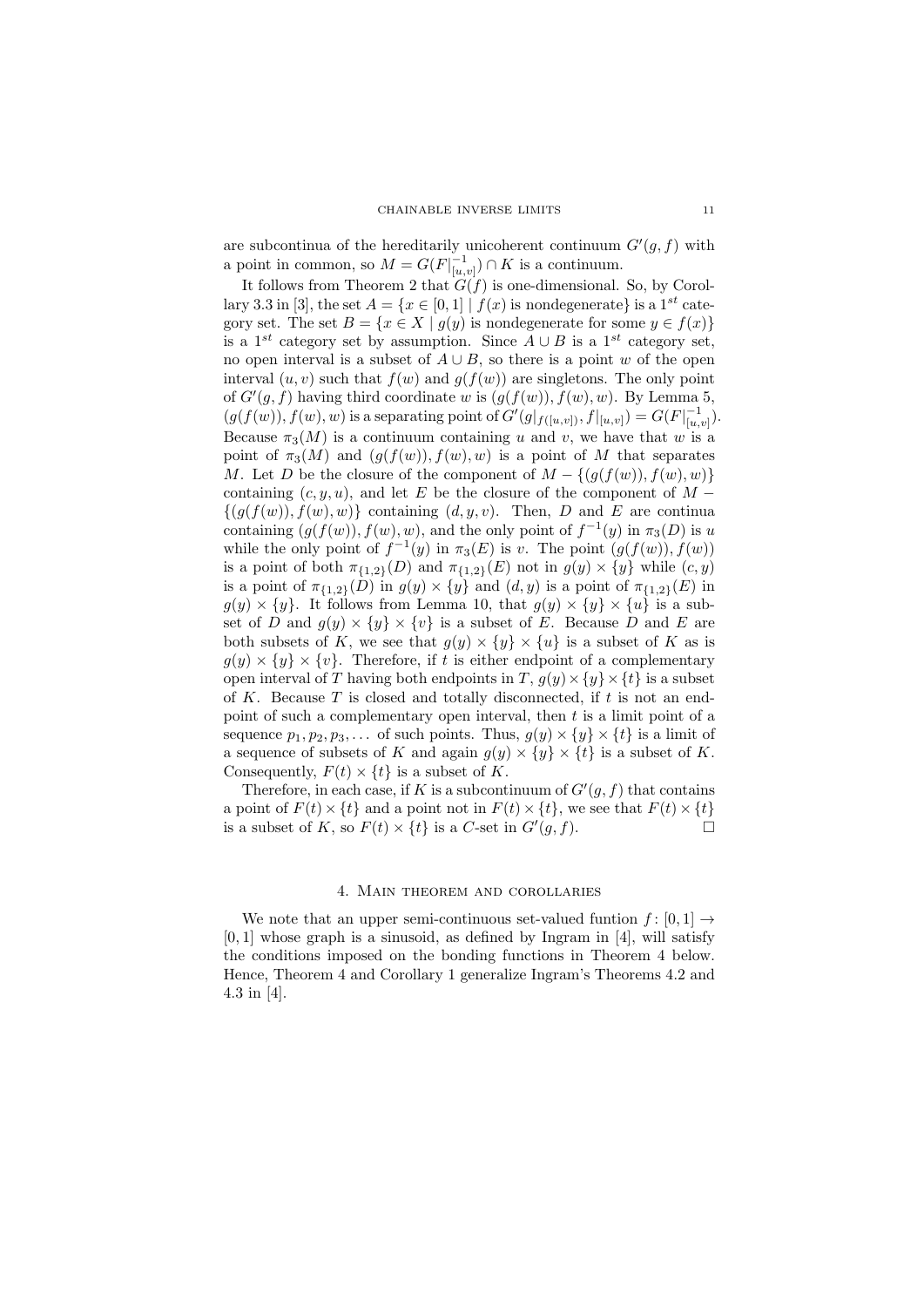**Theorem 4.** Let  $\{[0,1], f_i\}_{i\geq 1}$  be an inverse sequence, where for each  $i \geq 1$ ,  $f_i: [0,1] \to [0,1]$  is an upper semi-continuous, surjective intervalvalued function. Suppose that for each  $i > 1$ ,  $f_i$  is C-set-valued and  $f_i$  has no flat spot that composes to a non-degenerate value of  $f_j$  for  $1 \leq j \leq i$ . Then for each  $n \geq 1$ , the partial graph  $G'_n$  is an hereditarily decomposable chainable continuum.

*Proof.* First we note that by Theorem 2, it follows that  $G(f_i)$  is an hereditarily decomposable chainable continuum for each  $i \geq 1$ .

To establish the result, we show that, for each  $n \geq 1$ ,  $F_n$ :  $[0, 1] \rightarrow G'_{n-1}$ is an upper semi-continuous continuum-valued function that is also C-setvalued, and  $G(F_n)$  is an hereditarily decomposable chainable continuum.

It follows from [10, Corollary 4] that, for each  $n \geq 1$ ,  $G'_n$  is a  $\lambda$ dendroid. Since  $G'_n$  is homeomorphic to  $G(F_n)$ , we have that  $G(F_n)$  is 1-dimensional, hereditarily unicoherent, and hereditarily decomposable for each  $n \geq 1$ . We recall from the last paragraph of Section 2 that for each  $n \geq 2$ ,  $F_n$  is an upper semi-continuous continuum-valued function.

We use proof by induction to show that for each  $n \geq 1$ ,  $F_n$  is C-setvalued, and  $G(F_n)$  is a chainable continuum. Let  $n = 1$ . Since  $F_1 = f_1$ , it follows that  $F_1$  has the desired properties.

Assume the statement is true for all positive integers less than or equal to some  $n - 1 \geq 1$ . So, we assume that  $F_{n-1}$  is C-set-valued, and  $G(F_{n-1}) \stackrel{T}{\approx} G'_{n-1}$  is a chainable continuum.

The continuum-valued functions  $f_n: [0,1] \to [0,1]$  and  $F_{n-1}: [0,1] \to$  $G'_{n-2}$  satisfy the conditions of Theorem 3. We verify this claim below.

Our assumption that no flat spot for  $f_n$  composes to a nondegenerate value of  $f_i$  for  $j < n$  gives us that if p is a flat spot for  $f_n$ , the orbit of p in  $X_{n-1}, X_{n-2}, \ldots, X_1$  is a sequence of singletons. It follows from Lemma 2 that  $F_{n-1}(p)$  is a singleton.

Let  $S = \{x \in [0,1] \mid F_n(x)$  is nondegenerate}. By Lemma 15 and Corollary 16 in [9], S is a 1<sup>st</sup> category set. By noting that the set  $S'$  =  ${x \in [0,1] | F_{n-1}(y)$  is nondegenerate for some  $y \in f_n(x)$  is a subset of S, we have that S' is a  $1^{st}$  category set.

Lastly, we note that  $F_n$  is the function induced by  $f_n$  and  $F_{n-1}$ , and that  $G'(F_{n-1}, f_n) \stackrel{T}{\approx} G(F_n) \stackrel{T}{\approx} G'_n$ . Hence,  $G'(F_{n-1}, f_n)$  is hereditarily unicoherent.

Hence, by Theorem 3,  $F_n$  is C-set-valued. Since, by inductive assumption,  $G'_{n-1}$  is a chainable continuum, and we noted earlier that  $G'_{n-1}$  is hereditarily decomposable, we have that, for each  $t \in [0,1]$ ,  $F_n(t)$  is an hereditarily decomposable chainable continuum in  $G'_{n-1}$ . It follows from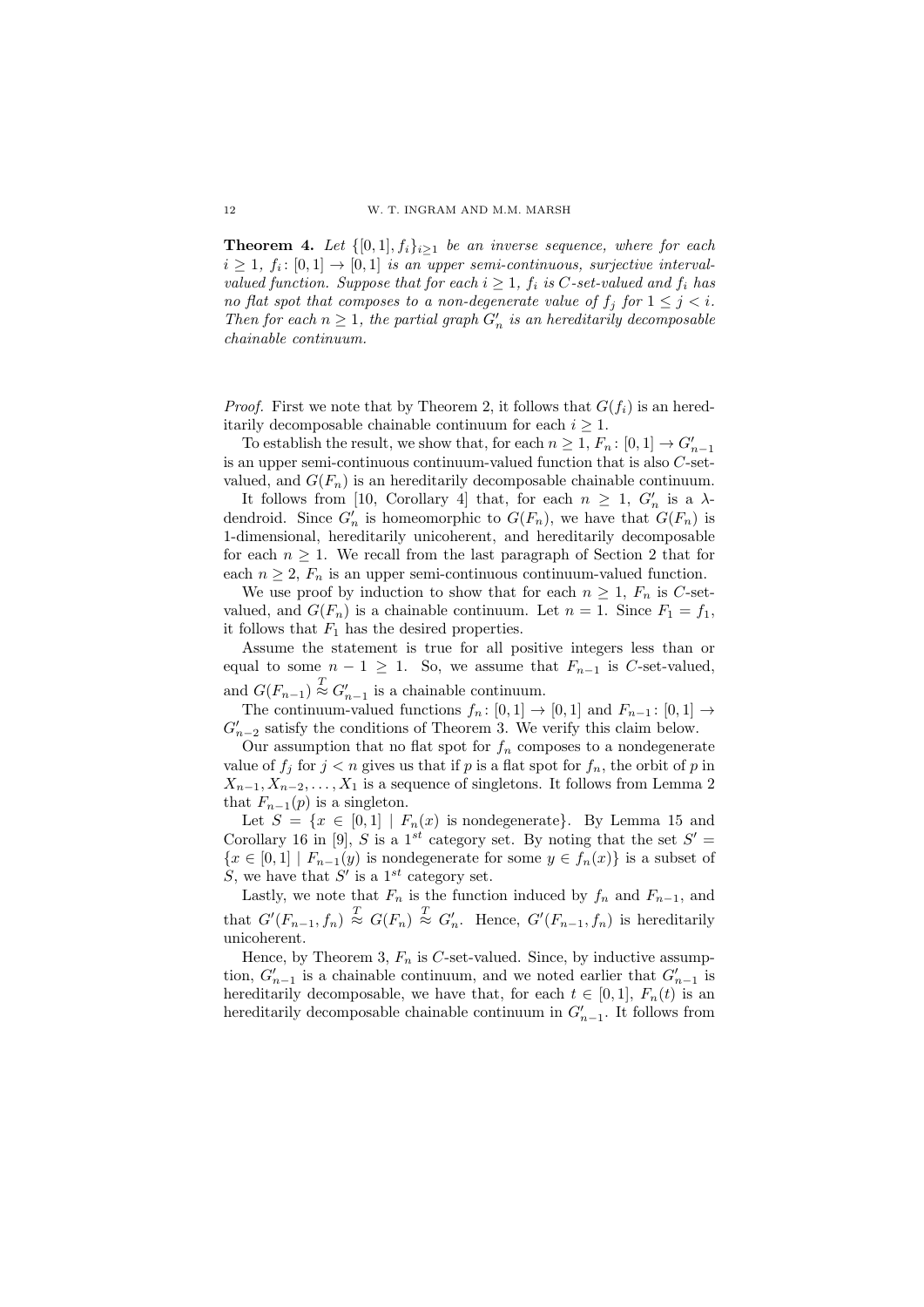Theorem 2 that  $G(F_n) \stackrel{T}{\approx} G'_n$  is an hereditarily decomposable chainable continuum.

**Corollary 1.** Let  $\{[0,1], f_i\}_{i\geq 1}$  be an inverse sequence, where for each  $i \geq 1$ ,  $f_i: [0,1] \to [0,1]$  is an upper semi-continuous, surjective intervalvalued function satisfying the conditions of Theorem 4. Then  $\lim_{\longleftarrow} \{X_i, f_i\}$ is a chainable continuum.

Proof. The corollary follows from Theorem 4, and from Theorem 2.4 in [4].

Next, we provide an answer to Ingram's Problem 4.4 in [4].

**Corollary 2.** Let  $\{[0,1], f_i\}_{i\geq 1}$  be an inverse sequence, where for each  $i \geq 1$ ,  $f_i: [0,1] \to [0,1]$  is an upper semi-continuous, surjective intervalvalued function. Suppose also that, for each  $i \geq 1$ ,  $f_i$  is C-set-valued. If  $X = \lim_{n \to \infty} \{X_i, f_i\}$  is tree-like, then X is chainable.

*Proof.* We note that since the inverse limit  $X$  is tree-like, we have, by [10, Corollary 3], that no flat spot composes to a non-degenerate value in the inverse sequence. So, by Corollary 1,  $X$  is chainable.  $\square$ 

### 5. Reverse sequences of inverse functions

Let  $\{X_i, f_i\}_{i\geq 1}$  be an inverse sequence of upper semi-continuous, surjective set-valued functions between compacta. In this section we consider conditions on the sequence  $f_1^{-1}, f_2^{-1}, f_3^{-1}, \ldots$  of inverses that are sufficient for the chainability of  $\varprojlim\{X,f_i\}$ . To that end, let *n* be a positive integer and consider the finite inverse sequence below.

$$
X_{n+1} \stackrel{f_{n}^{-1}}{\leftarrow} X_n \stackrel{f_{n-1}^{-1}}{\leftarrow} \dots \stackrel{f_2^{-1}}{\leftarrow} X_2 \stackrel{f_1^{-1}}{\leftarrow} X_1
$$

Although the indexing does not match the usual definition, we may consider the above sequence as a finite inverse sequence. We could make the indexing formally consistent with our earlier definition by letting  $Y_i =$  $X_{n+2-i}$  for  $1 \leq i \leq n+1$ , and  $g_i = f_{n+1-i}^{-1}$  for  $1 \leq i \leq n$ . However, this would add a layer of unnecessary notation, obscuring the idea in our use of such sequences. So, we do not alter the indexing. We call this finite inverse sequence the reverse sequence of inverse functions associated with the finite inverse sequence

$$
X_1 \stackrel{f_1}{\leftarrow} X_2 \stackrel{f_2}{\leftarrow} \ldots \stackrel{f_{n-1}}{\leftarrow} X_n \stackrel{f_n}{\leftarrow} X_{n+1}.
$$

If there is no confusion, we simply say "the reverse sequence of inverse functions."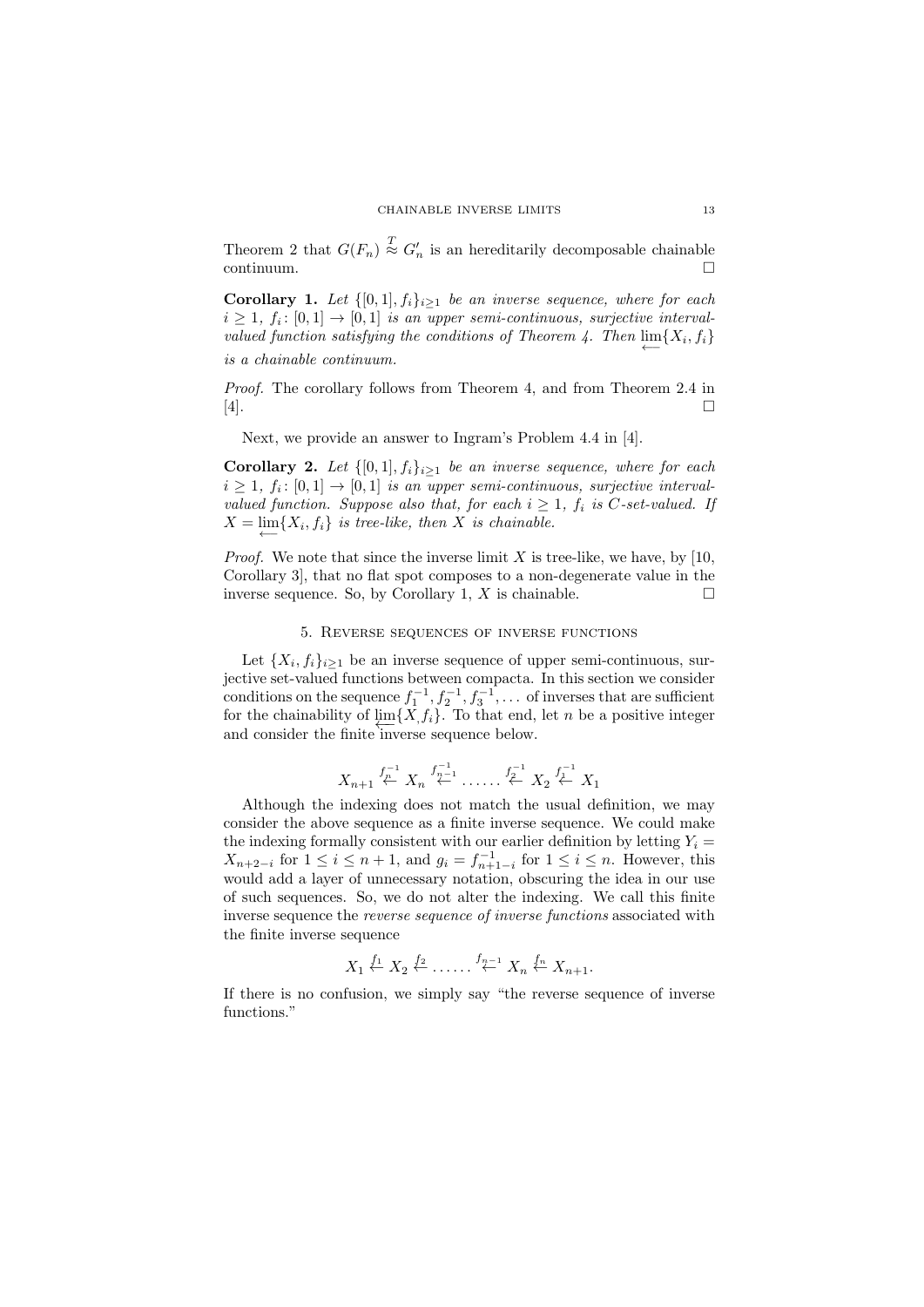Recall the definition of the partial graph

 $G'_n = G'(f_1, \ldots, f_n) = \{(x_1, \ldots, x_{n+1}) \mid x_i \in f_i(x_{i+1}) \text{ for } 1 \leq i \leq n\}.$ Analogously, we let

$$
G'(f_n^{-1}, \dots, f_1^{-1}) = \{(x_{n+1}, \dots, x_1) \mid x_{i+1} \in f_i^{-1}(x_i) \text{ for } 1 \le i \le n\}
$$

be the partial graph of the reverse sequence of inverse functions. Note that, although the coordinates of the points in the two partial graphs are in reverse order, the conditions for membership in the two are equivalent. So, the mapping  $h: G'_{n} \to G'(f_{n}^{-1}, \ldots, f_{1}^{-1})$  defined by  $h(x_{1}, \ldots, x_{n+1}) =$  $(x_{n+1},...,x_1)$  is clearly a homeomorphism from the partial graph  $G'_n$  onto the partial graph  $G'(f_n^{-1},...,f_1^{-1})$  of the reverse sequence of inverse functions.

It follows that results that establish topological properties of a partial graph  $G_n'$ , based on conditions satisfied by the bonding functions  $\{f_i \mid 1 \leq i \leq n\}$  $i \leq n$ , may be used to establish topological properties of  $G'_n$  if the inverse functions  $\{f_i^{-1} \mid 1 \leq i \leq n\}$  satisfy equivalent conditions in the reverse sequence of inverse functions.

We illustrate a simple example of this procedure using the two wellknown theorems below.

**Theorem 5.** [7, Theorem 4.3] For  $1 \leq i \leq n+1$ , let  $X_i$  be a continuum, and let  $f_i: X_{i+1} \to X_i$  be an upper semi-continuous, surjective, continuum-valued function. Then the partial graph  $G'_n$  is a continuum.

**Theorem 6.** [7, Theorem 4.5] For  $1 \leq i \leq n+1$ , let  $X_i$  be a continuum, and let  $f_i: X_{i+1} \to X_i$  be an upper semi-continuous, surjective, set-valued function whose inverse  $f_i^{-1}$  is continuum-valued. Then the partial graph  $G'_n$  is a continuum.

Proof. We observe, from the discussion and definitions above, that the reverse sequence of inverse functions satisfies the hypothesis of Theorem 5, but with reverse indexing. Nevertheless, by Theorem 5, the partial graph  $G'(f_n^{-1}, \ldots, f_1^{-1})$  is a continuum. Since  $G'(f_n^{-1}, \ldots, f_1^{-1})$  is homeomorphic to  $G'_n$ , it follows that  $G'_n$  is a continuum.

Suppose X is a compactum, and for all  $i \geq 1$ ,  $X_i = X$ . In this case, we emphasize that, for a given  $n \geq 1$ , the reverse sequence of inverse functions  $X \stackrel{f^{-1}_{\mathcal{P}}}{\longrightarrow} X \stackrel{f^{-1}_{\mathcal{P}}}{\longrightarrow} \ldots \stackrel{f^{-1}_{\mathcal{P}}}{\longleftarrow} X$  is not the same as the inverse sequence  $X \stackrel{f^{-1}_{\mathcal{P}}}{\longleftarrow} X$  $X \stackrel{f_2^{-1}}{\leftarrow} \dots \stackrel{f_r^{-1}}{\leftarrow} X$ , and the two are unlikely to have homeomorphic partial graphs. Example 2.3 in [8] is an example where, for surjective upper semi-continuous functions  $f_1, f_2: [0,1] \rightarrow [0,1]$ , we have  $G(f_2^{-1}, f_1^{-1}) \stackrel{T}{\approx}$  $G(f_1, f_2)$  is connected, but  $G(f_1^{-1}, f_2^{-1})$  is not connected.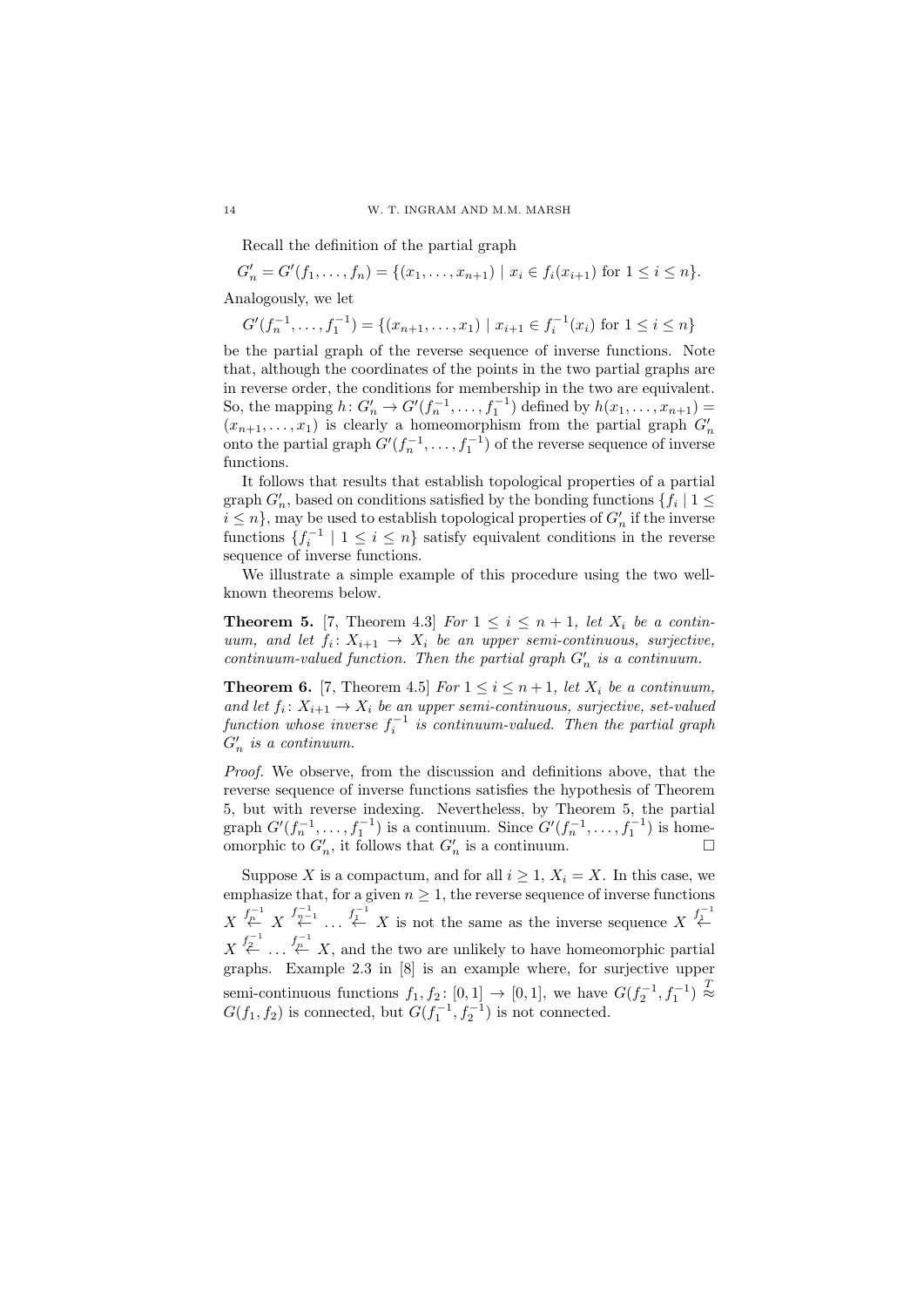**Theorem 7.** Let  $\{[0,1], f_i\}_{i\geq 1}$  be an inverse sequence, where for each  $i \geq 1$ ,  $f_i: [0,1] \to [0,1]$  is an upper semi-continuous, surjective set-valued function. Suppose that for each  $i \geq 1$ ,  $f_i^{-1}$  is interval-valued,  $f_i^{-1}$  is Cset-valued, and  $f_i^{-1}$  has no flat spot that composes to a non-degenerate value of  $f_j^{-1}$  for  $1 \leq i < j$ . Then for each  $n \geq 1$ , the partial graph  $G'_n$  is an hereditarily decomposable chainable continuum.

*Proof.* We simply observe that for each  $n \geq 1$ , the reverse sequence of inverse funtions satisfies the hypothesis of Theorem 4. It follows that  $G'(f_n^{-1}, \ldots, f_1^{-1}) \stackrel{T}{\approx} G'_n$  is an hereditarily decomposable chainable contin- $\Box$ 

We note that the "flat spot" condition in Theorem 7 is equivalent to " $f_i$  has no flat spot that composes to a non-degenerate value of  $f_j$  for  $1 \leq j \leq i$ ." This observation leads us to Corollary 3.

**Corollary 3.** Let  $\{[0,1], f_i\}_{i\geq 1}$  be an inverse sequence, where for each  $i \geq 1$ ,  $f_i: [0,1] \to [0,1]$  is an upper semi-continuous, surjective set-valued function satisfying the conditions of Theorem 7. Then  $\lim_{\longleftarrow} \{X_i, f_i\}$  is a chainable continuum.

Proof. The corollary follows from Theorem 7, and from Theorem 2.4 in [4].

**Corollary 4.** Let  $\{[0,1], f_i\}_{i\geq 1}$  be an inverse sequence, where for each  $i \geq 1$ ,  $f_i: [0,1] \to [0,1]$  is an upper semi-continuous, surjective set-valued function, and  $G(f_i^{-1})$  is a sinusoid. Then  $\lim_{\longleftarrow} \{X_i, f_i\}$  is a chainable continuum.

#### **REFERENCES**

- [1] W.T. Ingram, An Introduction to Inverse Limits with Set-valued Functions, Springer Briefs in Mathematics, New York, 2012.
- $[2]$  , Concerning chainability of inverse limits on  $[0, 1]$  with set-valued functions, Topology Proc. 42(2013), 327–340.
- [3] , One-dimensional inverse limits with set-valued functions, Topology Proc. 46(2015), 243–253.
- [4] \_\_\_\_, Inverse limits with set-valued functions having graphs that are sinusoids, Topology Proc. 53(2019), 243–254.
- [5] J.P. Kelly, Inverse limits with irreducible set-valued functions, Topology Appl. 166(2014),15–31.
- $\Box$ , Chainability of inverse limits with a single irreducible function on [0, 1], Topology Appl. 176(2014),57-75.
- [7] W.T. Ingram and William S. Mahavier, Inverse limits of upper semi-continuous set valued functions, Houston J. Math. 32(2006), #1, 119–130.
- [8] W.T. Ingram and M.M. Marsh, Nonconnectedness of inverse limit sequences, Topology Proc. 41(2013), 333–336.